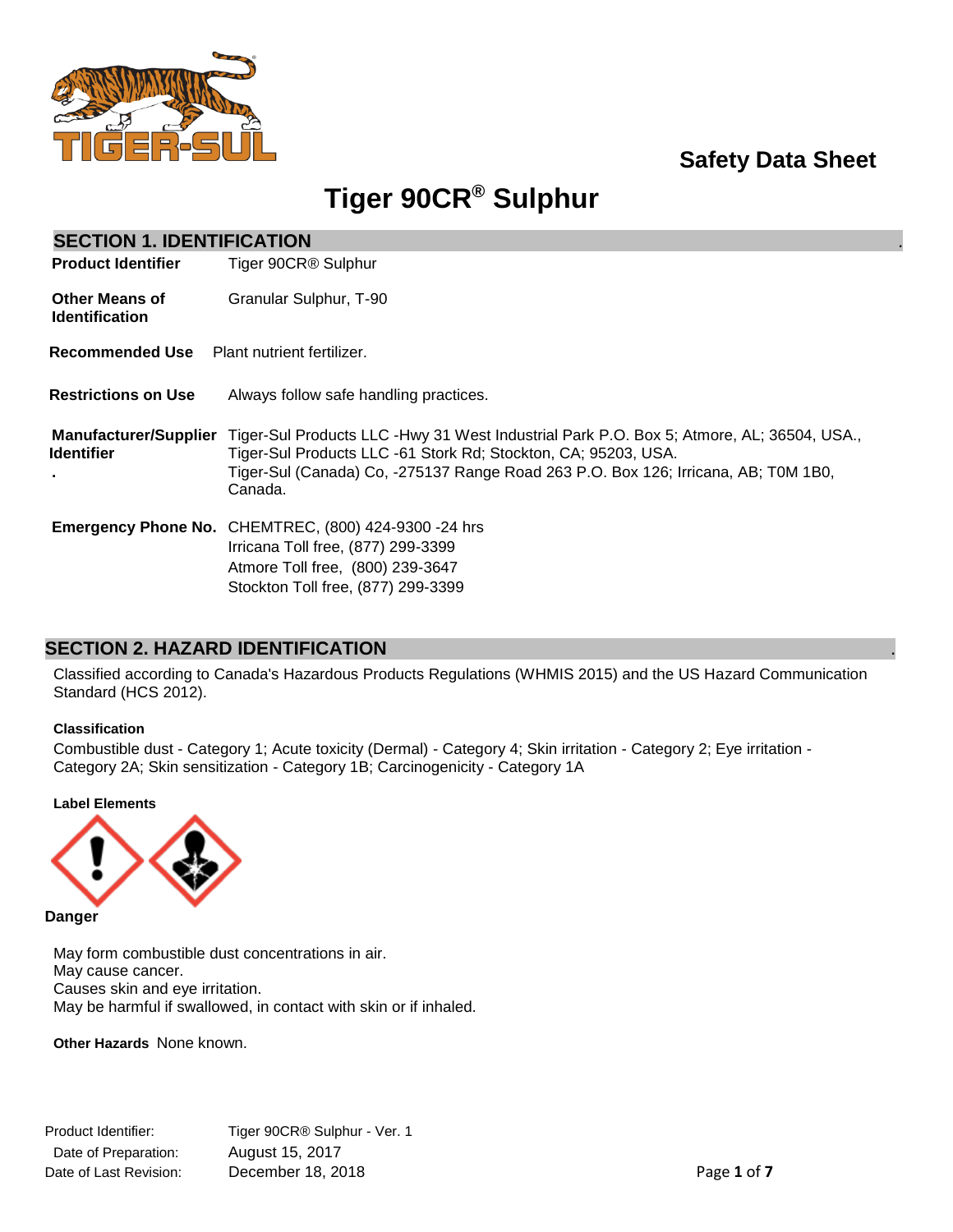### **SECTION 3. COMPOSITION/INFORMATION ON INGREDIENTS** .

Mixture:

| <b>Chemical Name</b> | CAS No.    | %             | <b>Other Identifiers</b>           | <b>Other Names</b> |
|----------------------|------------|---------------|------------------------------------|--------------------|
| <b>SULFUR</b>        | 7704-34-9  | $89 - 91$     | EU EINECS/ELINCS Number: 231-722-6 | -S                 |
| <b>BENTONITE</b>     | 1302-78-9  | $9 - 11$      | EU EINECS/ELINCS Number: 215-108-5 | CLAY               |
| SILICA, QUARTZ       | 14808-60-7 | $0.28 - 0.35$ | EU EINECS/ELINCS Number: 238-878-4 | SiO <sub>2</sub>   |

### **SECTION 4. FIRST-AID MEASURES** .

#### **First-aid Measures**

#### **Inhalation**

Take precautions to ensure your own safety before attempting rescue (e.g. wear appropriate protective equipment). Remove source of exposure or move to fresh air.

#### **Skin Contact**

Avoid direct contact. Wear chemical protective clothing if necessary. Take off contaminated clothing, shoes and leather goods (e.g. watchbands, belts). Wash gently and thoroughly with lukewarm, gently flowing water and mild soap for 5 minutes.

#### **Eye Contact**

Wear eye protection to avoid dust getting into eyes. If contact and irritation occurs rinse the contaminated eye(s) with lukewarm, gently flowing water for 5 minutes, while holding the eyelid(s) open. Remove contact lenses, if present and easy to do.

#### **First-aid Comments**

Get medical advice or attention if you feel unwell or are concerned.

#### **Most Important Symptoms and Effects, Acute and Delayed**

If in eyes: may cause moderate to severe irritation. Symptoms include sore, red eyes, and tearing.

If on skin: may cause mild to moderate irritation

If inhaled: repeated or long term inhalation can cause respiratory problems (SILICA,QUARTZ).

#### **Immediate Medical Attention and Special Treatment**

**Target Organs** None known. **Special Instructions** Treat symptomatically.

### **SECTION 5. FIRE-FIGHTING MEASURES** .

#### **Extinguishing Media**

### **Suitable Extinguishing Media**

Water spray or fog is preferred If water is not available, use Carbon dioxide, dry chemical powder or appropriate foam. Small fires may be smothered with sand.

#### **Unsuitable Extinguishing Media**

Avoid scattering spilled material with high pressure water streams.

#### **Specific Hazards Arising from the Product**

Combustible dust. Powder may form explosive dust-air mixture. Combustion products include Sulphur Dioxide and Hydrogen Sulphide.

### **Special Protective Equipment and Precautions for Fire-fighters**

Wear positive pressure self-contained breathing apparatus (SCBA) Structural firefighters' protective clothing will only provide limited protection.

Chemical protective clothing (e.g. chemical splash suit) and positive pressure SCBA may be necessary. Hydrogen Sulphide is heavier than air and may collect in low lying areas and confined spaces.

Product Identifier: Tiger 90CR® Sulphur - Ver. 1 Date of Preparation: August 15, 2017 Date of Last Revision: December 18, 2018 **Page 2** of **7**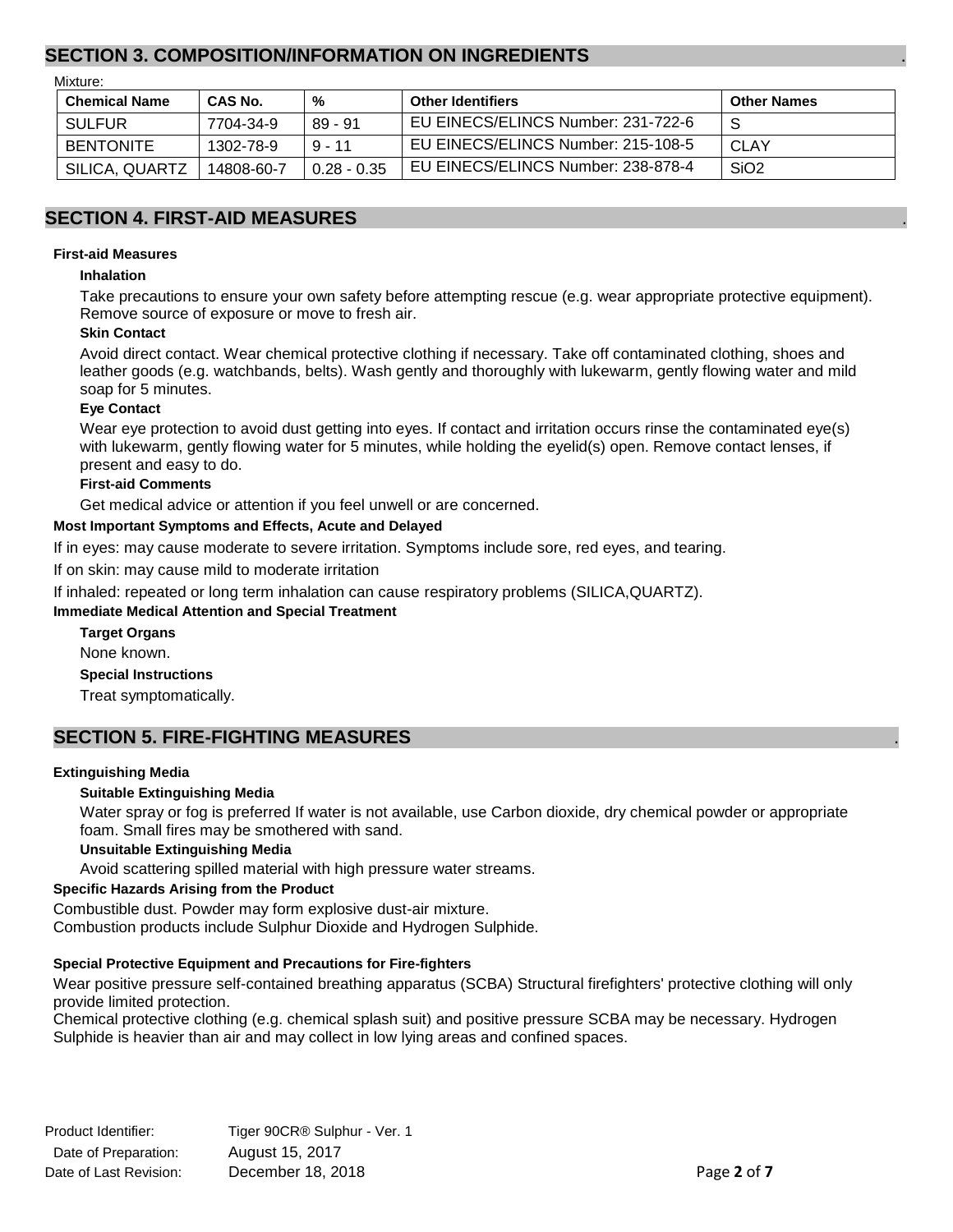### **SECTION 6. ACCIDENTAL RELEASE MEASURES**

### **Personal Precautions, Protective Equipment, and Emergency Procedures**

Do not touch damaged containers or spilled product unless wearing appropriate protective equipment. Use the personal protective equipment recommended in Section 8 of this safety data sheet.

### **Environmental Precautions**

Prevent uncontrolled release to the environment.

### **Methods and Materials for Containment and Cleaning Up**

Avoid generating dust. Avoid dry sweeping. If necessary, use a dust suppressant such as water. Do not use compressed air for clean-up.

# **SECTION 7. HANDLING AND STORAGE**

### **Precautions for Safe Handling**

Avoid breathing in this product. Avoid repeated or prolonged skin contact. Do not get in eyes. **Conditions for Safe Storage** Store in an area that is: cool, well-ventilated, out of direct sunlight and away from heat and ignition sources.

# **SECTION 8. EXPOSURE CONTROLS/PERSONAL PROTECTION** .

### **Control Parameters**

|                      | <b>ACGIH TLV®</b> |                   | <b>OSHA PEL</b>     |                | <b>AIHA WEEL</b> |            |
|----------------------|-------------------|-------------------|---------------------|----------------|------------------|------------|
| <b>Chemical Name</b> | TWA               | <b>STEL</b>       | <b>TWA</b>          | <b>Ceiling</b> | 8-hr TWA         | <b>TWA</b> |
| <b>SULFUR</b>        | $10 \text{ mg/m}$ |                   | $15 \text{ mg/m}$   |                |                  |            |
| <b>BENTONITE</b>     | mg/m3             | $10 \text{ mg/m}$ |                     |                |                  |            |
| SILICA, QUARTZ       | $0.025$ mg/m3     |                   | $10 \text{ mg/m}$ 3 |                |                  |            |

### **Appropriate Engineering Controls**

Do not allow product to accumulate in the air in work or storage areas, or in confined spaces. Use local exhaust ventilation, if general ventilation is not adequate to control amount in the air. Provide eyewash in work area, if contact or splash hazard exists.

### **Individual Protection Measures**

**Eye/Face Protection** Wear chemical safety goggles. **Skin Protection** Wear long sleeved clothing and impervious gloves. **Respiratory Protection** For non-routine or emergency situations: wear a NIOSH approved self-contained breathing apparatus (SCBA) or supplied air respirator.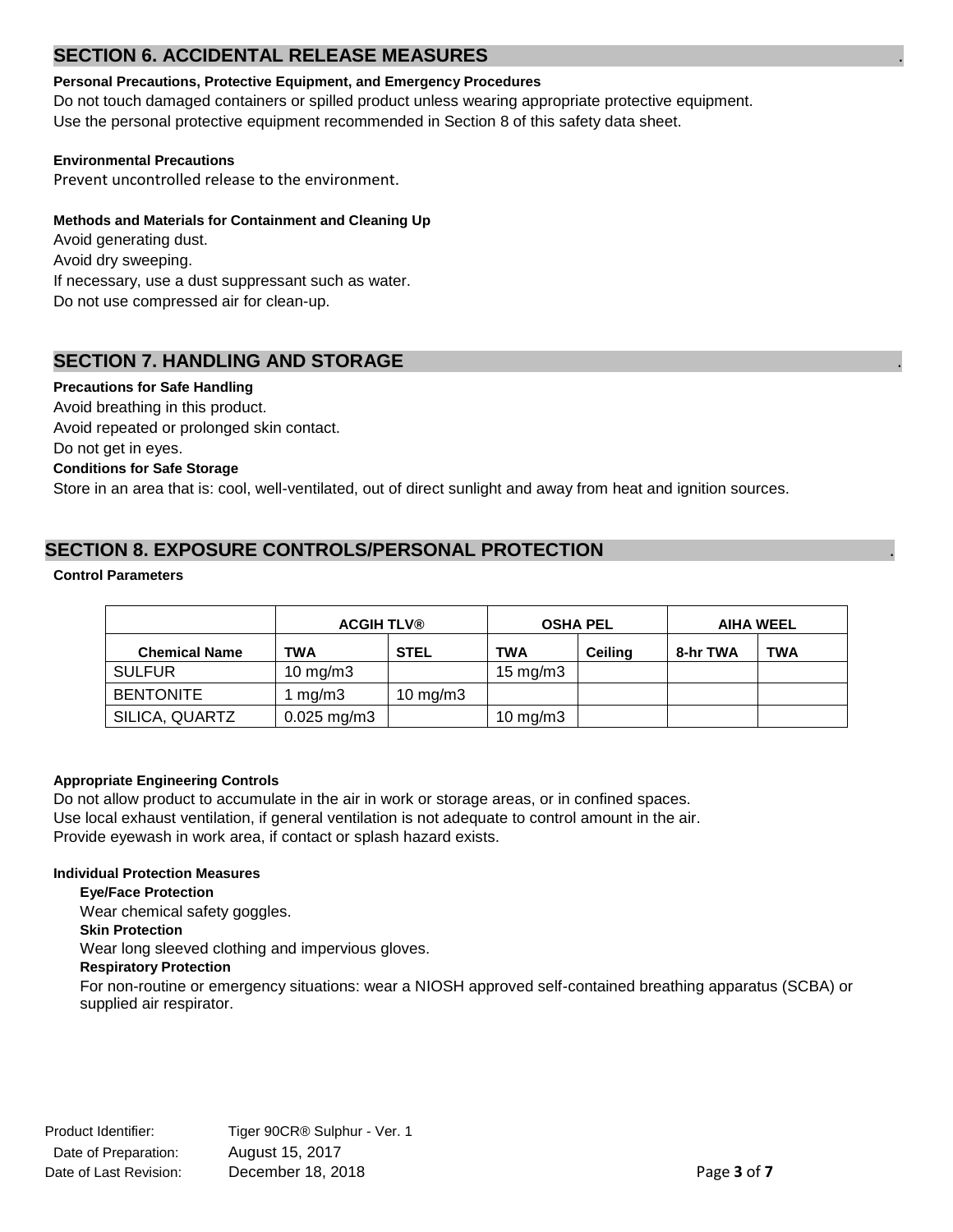### **SECTION 9. PHYSICAL AND CHEMICAL PROPERTIES** .

| <b>Basic Physical and Chemical Properties</b> |                                                               |
|-----------------------------------------------|---------------------------------------------------------------|
| Appearance                                    | Greenish-tan pastilles. Particle Size: 280SGN                 |
| Odour                                         | Not applicable                                                |
| <b>Odour Threshold</b>                        | Not applicable                                                |
| рH                                            | Not available                                                 |
| <b>Melting Point/Freezing Point</b>           | 115 °C (239 °F) (SULFUR) (melting); Not applicable (freezing) |
| <b>Initial Boiling Point/Range</b>            | Not applicable                                                |
| <b>Flash Point</b>                            | 207 °C (405 °F) (closed cup) (SULFUR)                         |
| <b>Evaporation Rate</b>                       | Not applicable                                                |
| <b>Flammability (solid, gas)</b>              | Flammable solid. (SULFUR)                                     |
| <b>Upper/Lower Flammability or</b>            | 0.14% (SULFUR) (upper); 0.0035% (SULFUR) (lower)              |
| <b>Explosive Limit</b>                        |                                                               |
| <b>Vapour Pressure</b>                        | Not applicable                                                |
| Vapour Density (air = 1)                      | Not applicable                                                |
| <b>Relative Density (water = 1)</b>           | Not applicable                                                |
| <b>Solubility</b>                             | Insoluble in water; Not available (in other liquids)          |
| <b>Partition Coefficient,</b>                 | Not applicable                                                |
| n-Octanol/Water (Log Kow)                     |                                                               |
| <b>Auto-ignition Temperature</b>              | 232 °C (450 °F) (SULFUR)                                      |
| <b>Decomposition Temperature</b>              | Not available                                                 |
| <b>Viscosity</b>                              | Not applicable (kinematic); Not applicable (dynamic)          |
|                                               |                                                               |
| <b>Other Information</b>                      |                                                               |
| <b>Physical State</b>                         | Solid                                                         |
| <b>Bulk Density</b>                           | 68 lb/ft3                                                     |
| Vapour Pressure at 50 deg C                   | Not applicable                                                |

### **SECTION 10. STABILITY AND REACTIVITY** .

### **Reactivity**

Not reactive under normal conditions of use.

### **Chemical Stability**

Normally stable.

### **Possibility of Hazardous Reactions**

None expected under normal conditions of storage and use. Reacts in the presence of high energy sources (e.g. welding arcs). Dust may cause a fire or explosion.

### **Conditions to Avoid**

Open flames, sparks, static discharge, heat and other ignition sources.

### **Incompatible Materials**  Oxidizing agents (e.g. peroxides).

### **Hazardous Decomposition Products**

Sulphur Dioxide: Hydrogen Sulfide.

Product Identifier: Tiger 90CR® Sulphur - Ver. 1 Date of Preparation: August 15, 2017 Date of Last Revision: December 18, 2018 **Page 4** of **7** Page 4 of **7**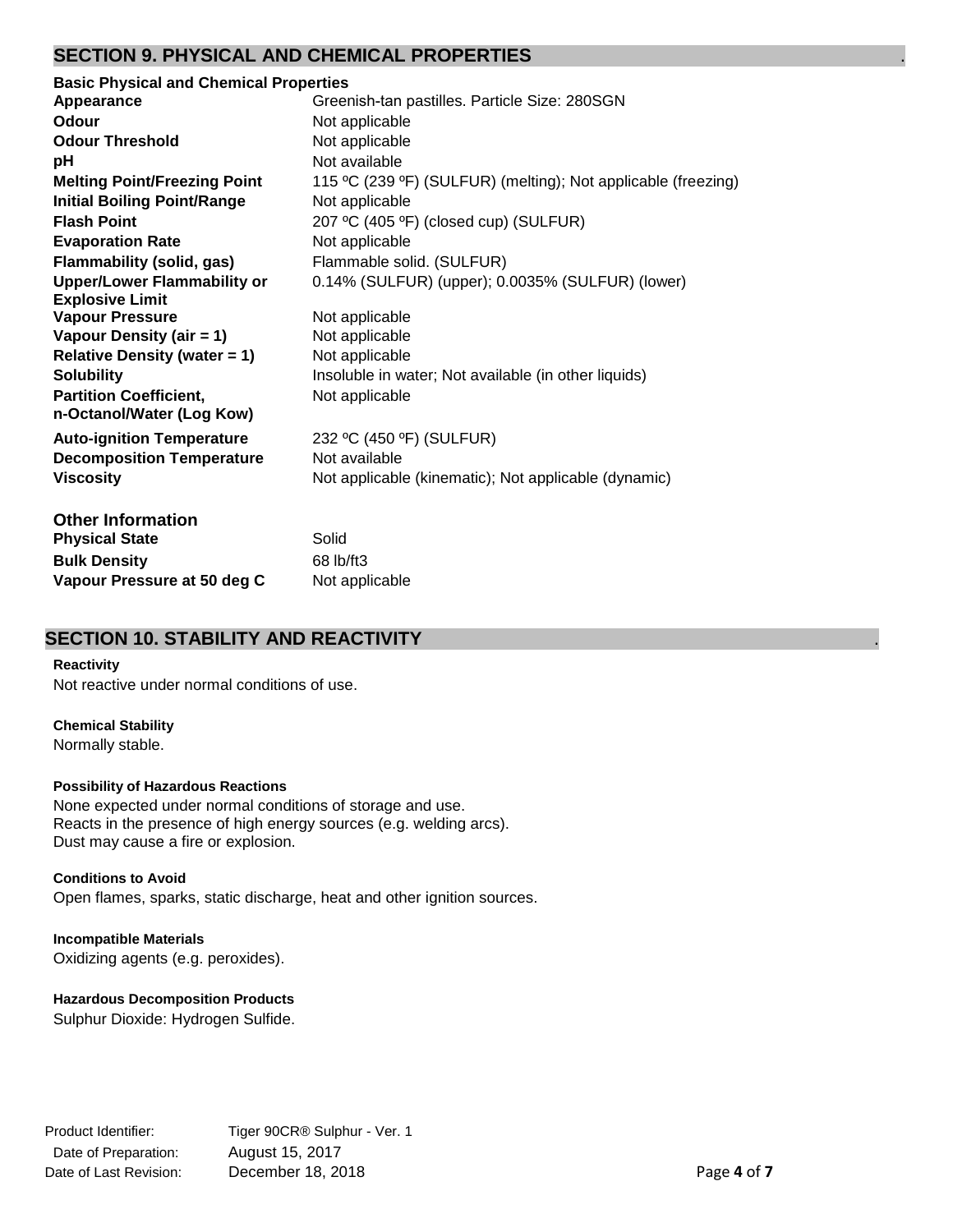## **SECTION 11. TOXICOLOGICAL INFORMATION** .

### **Likely Routes of Exposure**

Inhalation; eye contact; skin contact.

### **Acute Toxicity**

| <b>Chemical Name</b> | <b>LC50</b>                            | LD50 (oral)          | LD50 (dermal) |
|----------------------|----------------------------------------|----------------------|---------------|
| <b>SULFUR</b>        | $> 0.047$ mg/L (rat) (4-hour exposure) | $>$ 5000 mg/kg (rat) |               |
| <b>BENTONITE</b>     |                                        | 5000 mg/kg (rat)     |               |
| SILICA, QUARTZ       |                                        | 500 mg/kg (rat       |               |

0% of the mixture consists of ingredients of unknown toxicity

1222 mg/kg Acute Dermal Toxicity Estimate

### **Skin Corrosion/Irritation**

May cause irritation to skin, eyes and respiratory tract.

### **Serious Eye Damage/Irritation**

Can cause serious eye irritation.

### **STOT (Specific Target Organ Toxicity) - Single Exposure**

**Inhalation**

May cause nose and throat irritation.

### **Skin Absorption**

May cause skin to become sensitive to sunlight (ultraviolet light).

### **Ingestion**

May be harmful If large amounts are swallowed symptoms may include nausea, vomiting, stomach cramps and diarrhea.

**Aspiration Hazard** Not known to be an aspiration hazard.

### **STOT (Specific Target Organ Toxicity) - Repeated Exposure** N.AV.

If inhaled: lung injury, irritation of the respiratory system. May cause respiratory tract injury.

### **Respiratory and/or Skin Sensitization**

May cause an allergic reaction (skin sensitization) based on limited evidence.

### **Carcinogenicity**

If inhaled: lung cancer. A1 – Confirmed human carcinogen. (SILICA, QUARTZ)

### **Reproductive Toxicity**

**Development of Offspring** No information was located. **Sexual Function and Fertility** No information was located. **Effects on or via Lactation** No information was located.

**Germ Cell Mutagenicity** No information was located.

**Interactive Effects** No information was located.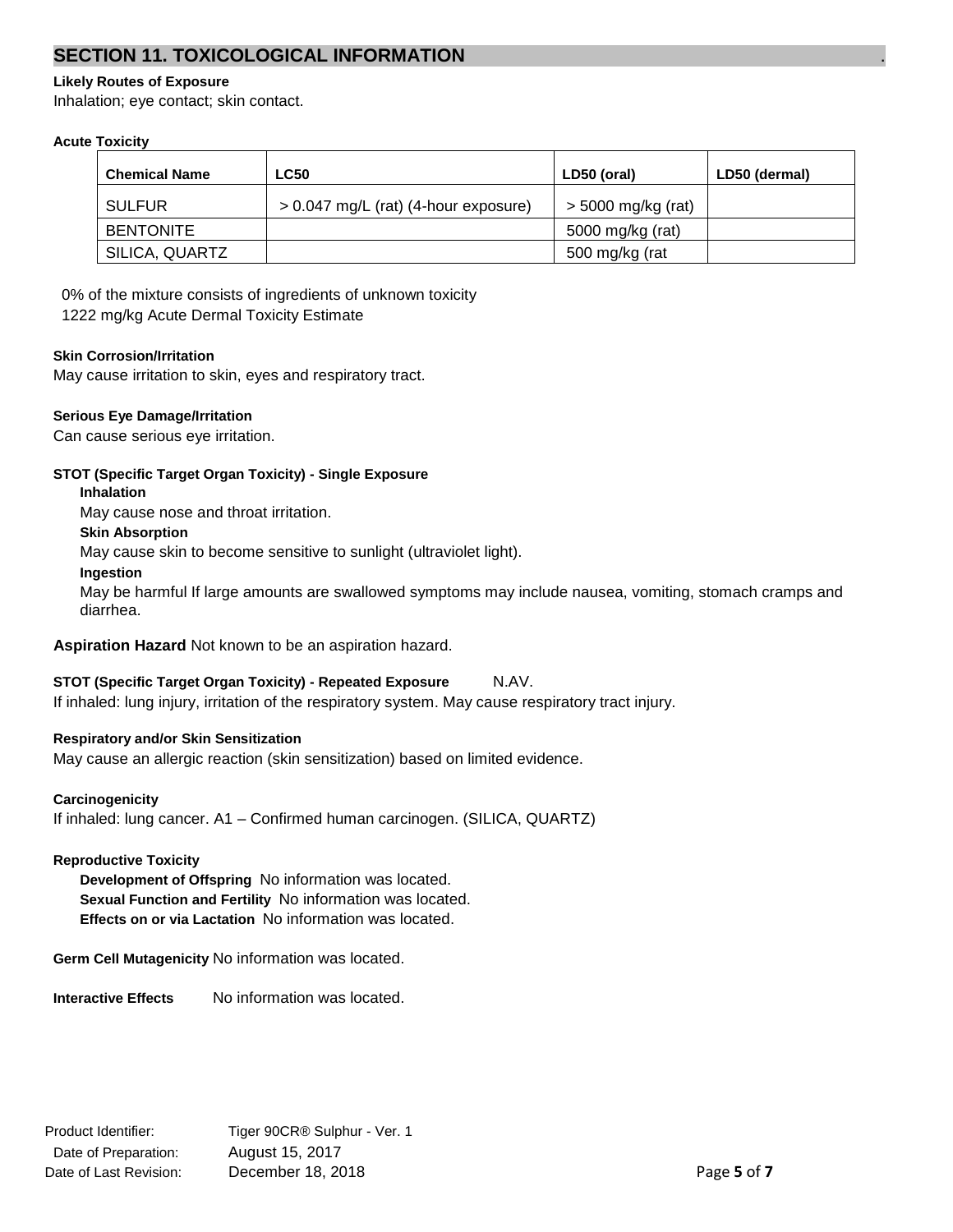### **SECTION 12. ECOLOGICAL INFORMATION**

Avoid uncontrolled release.

### **Ecotoxicity**

### **Acute Aquatic Toxicity**

| <b>Chemical</b><br><b>Name</b> | <b>LC50 Fish</b>                                                                      | <b>EC50 Crustacea</b>                                                        | <b>ErC50 Aquatic Plants</b> | ErC50 Algae   |
|--------------------------------|---------------------------------------------------------------------------------------|------------------------------------------------------------------------------|-----------------------------|---------------|
| <b>SULFUR</b>                  | < 14 mg/L (Lepomis<br>macrochirus (bluegill); 96-<br>hour; fresh water; static)       | > 5000 mg/L (Daphnia<br>magna (water flea); 48-hour;<br>fresh water; static) | Not available               | Not available |
| <b>BENTONITE</b>               | 19000 mg/L (Oncorhynchus<br>mykiss (rainbow trout); 96-<br>hour; fresh water; static) | Not available                                                                | Not available               | Not available |

#### **Chronic Aquatic Toxicity**

| Chemical<br>Name | <b>NOEC Fish</b> | EC50 Fish     | <b>NOEC Crustacea</b> | <b>EC50 Crustacea</b> |
|------------------|------------------|---------------|-----------------------|-----------------------|
| <b>BENTONITE</b> | Not available    | Not available | Not available         | Not available         |

### **Persistence and Degradability**

No ingredient of this product or its degradation products is known to be highly persistent.

#### **Bioaccumulative Potential**

This product and its degradation products are not known to bioaccumulate.

### **Mobility in Soil**

If released into the environment, this product is expected to move slowly through the soil, based on physical and chemical properties.

### **Other Adverse Effects**

There is no information available.

### **SECTION 13. DISPOSAL CONSIDERATIONS** .

### **Disposal Methods**

Dispose of contents and container in accordance with local, regional, national and international regulations.

### **SECTION 14. TRANSPORT INFORMATION** .

Not regulated under Canadian TDG regulations. Not regulated under US DOT Regulations.

**Environmental** Not applicable **Hazards**

**Special Precautions** Not applicable

### **Transport in Bulk According to Annex II of MARPOL 73/78 and the IBC Code**

Not applicable